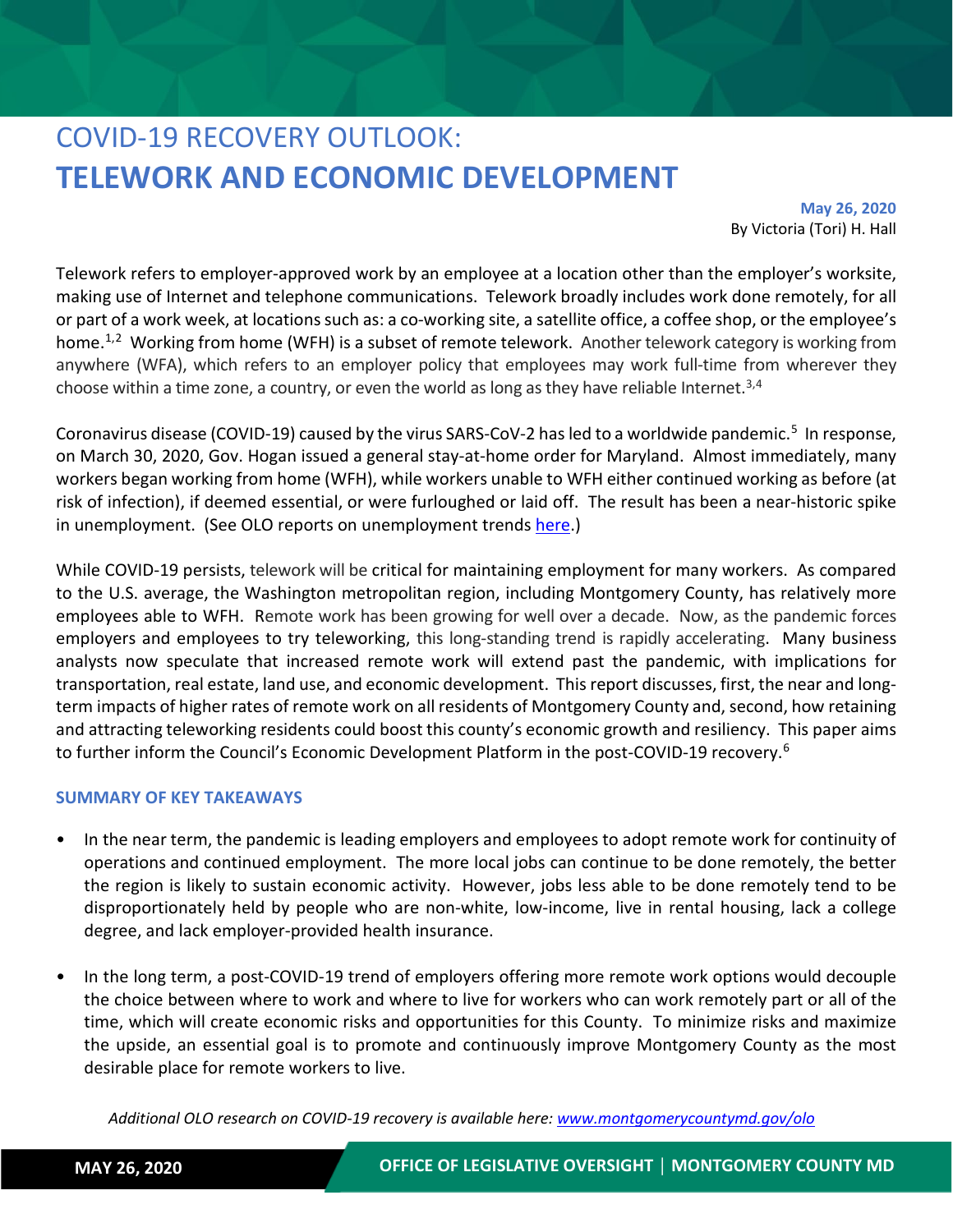### **REMOTE WORK IS TRENDING**

The telecommuting concept began in the early 1970s with the notion that people could reduce commute time by working at satellite offices more convenient to their homes. The advent of the Internet radically enabled and accelerated telework.<sup>[7](#page-6-6)</sup> Now, COVID-19 has catapulted remote work into a coveted job feature that can make the difference between employment and unemployment. While rates of remote work may not stay at the current high levels, COVID-19 is forcing an experiment in remote work that is likely to boost long-term rates above pre-pandemic levels. Many companies with mostly office-based employees are now extending their current remote working policies for the mid- to long-term, far beyond when stay-at-home orders by state and local authorities are expected to end.<sup>[8](#page-6-7)</sup> Meanwhile, some companies, like Twitter and Square, have recently announced that working remotely full-time will now be a permanent option for their employees.<sup>[9](#page-6-8)</sup>

Prior to the pandemic, factors contributing to the remote working trend have included:

- **Technology**:
	- o *Teleconferencing*: Computers with built in cameras and microphones plus improved online meeting software makes tele-conferencing easier, faster, and cheaper than travel.
	- o *Employee Supervision*: Managers want assurance that employees are productive and engaged. Collaborative work platforms (such as Microsoft Teams) increasingly allow supervisors to monitor whether and how employees work. If productivity can be discerned without observing someone at their desk, employers may consider physical proximity less relevant.
- **Business Operations**:
	- o *Changing nature of business operations*: Increased online shopping shifts employment from customer-facing retail to logistics and online customer service. In addition, more types of work can be done without in-person interactions, such as telehealth and security screening.
	- o *Office work looks more like remote work*: Ubiquitous use of email, texting, and online calendars across all work settings has erased some former distinctions between working inside and outside of an office. Employees within the same office suite now email each other; workers in the same meeting quietly text each other; colleagues on the same floor share and edit documents electronically.
- **Employee Preferences**: A desire for more work/life balance and reduced greenhouse gas emissions from commuting have increased employee demand for remote work.

Tradition has been a significant barrier to higher rates of remote work. But even as COVID-19 forces changes to conventional thinking, other barriers to telework persist, including the following:

- **Information Technology (IT) Support**: Many organizations offer IT support for office-based hardware and software, but not for employee-owned equipment used at home for business purposes; organizations may need new policies addressing how and when to offer IT support to employees WFH.
- **Hardware and Software**: Many employees may not have the computer hardware, software, or broadband at home to seamlessly move from working in the office to WFH. Organizations may need to purchase or reimburse employees for equipment and broadband, or switch from desktop computers to laptops, allowing employees to move their office-issued equipment more flexibly.
- **Security**: Employees working on their home computers may not have the same level of IT security in place as their employer has established in the office. Similarly, employees working with personally identifiable information (PII) of clients and customers may not have secure home IT systems to assure PII is not hacked or inadvertently shared. Organizations may need either to require employees to use only work-issued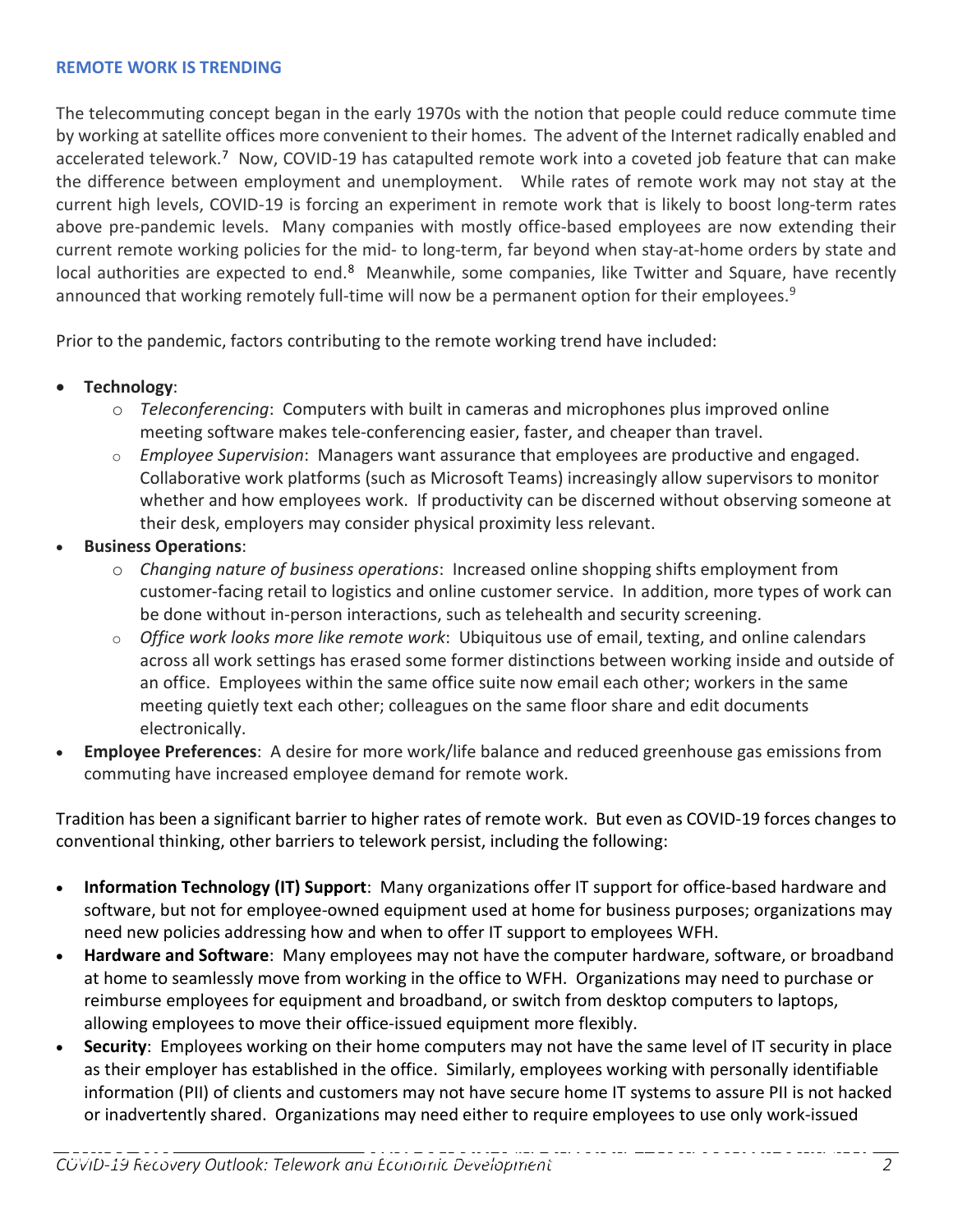computers and software when working at home, or to set minimum security standards for employeeowned computers.[10](#page-6-9)

# **REALITY CATCHES UP TO POTENTIAL**

Surveys have shown that in recent years as much as 43 percent of the U.S. workforce worked from home at least some of the time, but only about four percent worked from home at least half the time.<sup>11,[12](#page-6-11)</sup> An April 2020 study by the University of Chicago found that 37 percent of jobs in the U.S. can be performed entirely at home.<sup>[13](#page-6-12)</sup> Workers in occupations that can be performed at home typically earn more than workers in occupations that cannot, so an even larger portion of wages are earned in such jobs.

| <b>I AVIC 1. JUAL CULLUS LIAL CALLUC QUILE AL HUILLE, BY INQUISLI Y.</b> |     |                                            |     |
|--------------------------------------------------------------------------|-----|--------------------------------------------|-----|
| Top five:                                                                |     | <b>Bottom five:</b>                        |     |
| <b>Educational services</b>                                              | 83% | <b>Transportation and Warehousing</b>      | 19% |
| Professional, Scientific, and Technical Services                         | 80% | Construction                               | 19% |
| Management of Companies and Enterprises                                  | 79% | <b>Retail Trade</b>                        | 14% |
| Finance and Insurance                                                    | 76% | Agriculture, Forestry, Fishing and Hunting | 8%  |
| Information                                                              | 72% | <b>Accommodation and Food Services</b>     | 4%  |
| Source: NBER Working paper 26948 (Dingel and Neiman, April 2020).        |     |                                            |     |

# **Table 1: Share of jobs that can be done at home, by industry.**

This study also found significant variation across cities and industries in the percentage of jobs that can be done from home. In the Washington metropolitan area (Washington-Arlington-Alexandria, DC-VA-MD-WV), the authors found that 50 percent of jobs could be done from home.<sup>[14](#page-6-13)</sup> This suggests that this metropolitan area may weather the pandemic-related economic downturn relatively better than many other regions of the U.S. If employers find during the pandemic that employees can be productive working remotely, it could accelerate a recent push to decentralized workforces.<sup>15</sup> For example, Global Workplace Analytics predicts that within two years 30 percent of workers will WFH multiple days per week.[16](#page-6-15)

Specific employment types have widely different ability to work remotely.<sup>17</sup> Research on the characteristics of individuals who cannot WFH found that they are more likely to be non-white, lower-income, live in rental housing, lack a college degree, and lack employer-provided health insurance.<sup>[18](#page-6-17)</sup> However, as discussed in the next section, workers who cannot telework may still be affected by the repercussions of an economy increasingly turning to remote work. OLO intends to issue a separate research paper on how different job types are more less able to be done remotely, and the demographic breakdown of who predominately holds these jobs.

# **MORE TELEWORK FOR SOME CAN AFFECT QUALITY OF LIFE FOR ALL**

If, in the post-COVID-19 economy, remote work has a heightened role in corporate life, it could have major implications for corporate profits as companies reduce office space expenses. Employers may be able to recruit from a much larger pool of potential workers living outside the commuting radius of headquarters. Employee loyalty could decline, making retention harder. Managing remote employees has tradeoffs for management, but as one business executive recently told the New York Times, "[C]ompanies are in a period where cost matters a lot.[…] Even if employees who are working remotely are 5 percent less productive, companies can save 20 percent on real estate and end up with a higher return."<sup>[19](#page-6-18)</sup>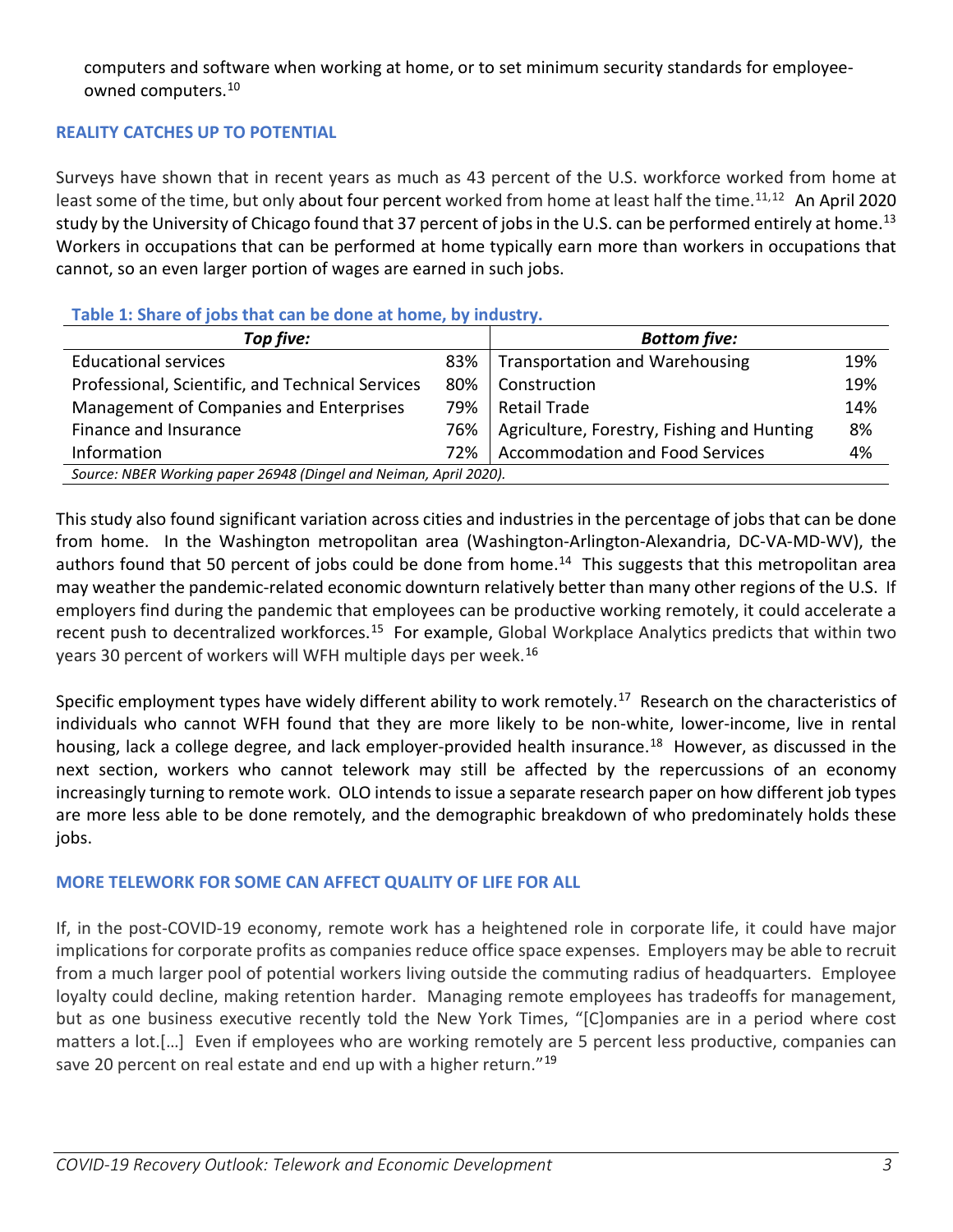A corporate trend toward a more decentralized workforce may have unpredictable long-term impacts on wages. For example, firms bidding against more firms for talented remote workers could push national average wages up, but workers bidding against more workers could push wages down.<sup>[20](#page-6-19)</sup>

Higher rates of telework post-COVID-19 will impact more than just remote workers and their employers. It will also affect patterns of daily life, transportation, commercial real estate, and more. Housing patterns and housing prices could be affected if remote workers begin moving based on lifestyle choices rather than commuting proximity to work. Table 2 below lists some potential advantages and disadvantages to increased rates of remote work, many of which will impact all Montgomery County residents, including those who cannot work remotely.

# **Table 2. Potential advantages and disadvantages of increased rates of telework.**

- The option to work from anywhere full-time may lead some remote workers to move *into* the County, increasing the local income tax base.
- Reduced use of office space could allow for creative reuse of vacated space for other commercial or residential uses. [21](#page-6-20)
- Residential real estate may focus on incorporating more home offices and multigenerational living, a boon to the renovation and construction sector.
- A decrease in the number of commuters would enable those who must commute (by bus, train, bike or car) to have faster trips, especially if employers stagger part-time remote work across the work week.
- Fewer commuting trips would improve air quality and lower greenhouse gas emissions.

## **Potential** *advantages* **of increased telework: Potential** *disadvantages* **of increased telework:**

- The option to work from anywhere full-time may lead some current residents who work remotely to move *outside* the County, decreasing the local income tax base.
- Reduced use of office space could be detrimental to the commercial real estate and construction sectors and could negatively affect property tax revenue generation.
- Reduced transit ridership would decrease fare revenues, increase net operating costs, and put pressure on transit agencies to reduce service levels.

# **TELEWORK CREATES ECONOMIC DEVELOPMENT RISKS AND OPPORTUNITIES**

Viral epidemics are unpredictable in duration and recurrence, an uncertainty that over the near term incentivizes employers and employees to quickly adopt remote work for continuity of operations and employment. While the virus circulates, telework has a clear economic benefit in Montgomery County: the more residents can continue to work remotely, the better the County can sustain its economic activity.

Over the longer term, increasing remote work creates economic risks and opportunities for the County. Workers given the option to work remotely full-time could relocate to or from anywhere, and workers who can begin to work remotely part-time could relocate within this region. To minimize risks and maximize the upside, an essential goal is to promote and continuously improve Montgomery County as the most desirable place for remote workers to live. In a world that teleworks, the term 'bedroom community' takes on new implications. Under a conventional work model, many of the highest paid workers commute to offices. Therefore, to promote growth of the local economy and tax base, jurisdictions have competed to entice businesses to locate inside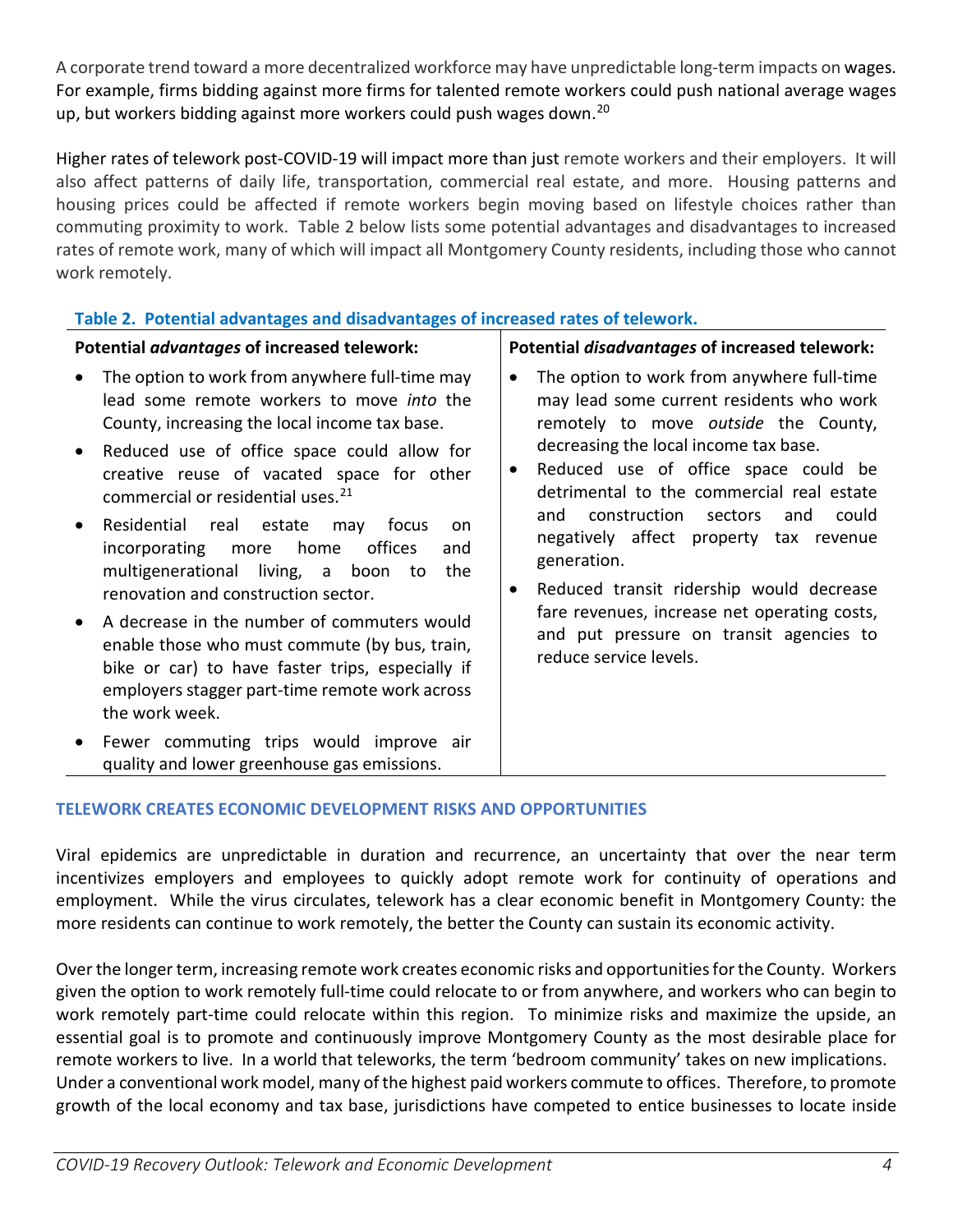their borders. A key assumption behind this approach is that attracting and growing businesses gives current residents more job opportunities *within a bearable commute of their existing home* and that creating more job opportunities also attracts future residents *because they will seek to live within a bearable commuting distance of their job*. While that model will still hold for many jobs, as remote work grows an employee's concern for a bearable commute that tethers their work and residence choices will diminish.

Under a remote work paradigm, current residents could remain in the County while gaining WFA employment with businesses located anywhere in the region or even the world, while many workers with WFA jobs could choose Montgomery County for their residence. The risky corollary is that current County residents whose jobs become largely or fully remote can choose to move elsewhere while retaining their jobs, and new WFA job openings for businesses headquartered in this County could be filled by remote workers living anywhere. Thus, under a remote work paradigm, the focus becomes positioning this County as a desirable place for teleworkers to live – because now more than ever they can make those choices separately.

## **ATTRACTING AND RETAINING TELEWORKING RESIDENTS**

Based on the premise that employees need to live near their employer, a key focus of economic development is attracting and building businesses and influencing where businesses choose to locate. Businesses bring jobs, and jobs generate wealth and tax revenue that multiplies through a region. For a business owner, dozens of factors go into such decisions, including: tax incentives and subsidies; prevailing wages; the cost of living; cultural and recreational amenities; proximity to high quality medical care; ethnic and racial diversity; ease of transportation; reliable government services; school quality; and the availability of a highly educated workforce.<sup>[22](#page-6-21)</sup> These considerations will continue to be relevant. But if COVID-19 sharply transforms the prevalence of remote work, then the values and preferences of employees themselves will demand additional attention. In this evolving employment environment, state and local economic development strategies may need to focus on the recruitment and retention of remote employees as well as their employers.

Some jurisdictions offer remote workers cash or credits to relocate there.<sup>23</sup> For example, starting in 2018 the Kaiser Family Foundation has funded the Tulsa Remote program to recruit full-time remote workers from outside Oklahoma. The program promotes Tulsa's music and theater, sports venues, and parks, and offers recipients a cash bonus, co-working space, and community-building programs to help them engage with Tulsa.[24](#page-6-23) The program's first round received thousands of applications; of the 100 remote workers selected, the gender breakdown was close to 50/50 and 40 percent were people of color.<sup>[25](#page-6-24)</sup>

### **TAKEAWAYS**

In the near term, the pandemic is driving employers and employees to adopt remote work for continuity of operations and employment. The more local jobs can continue to be done remotely, the better the region can sustain economic activity. Certain job types offer more opportunity to work remotely than others. Jobs less able to be done remotely tend to be disproportionately held by people who are non-white, low-income, live in rental housing, lack a college degree, and lack employer-provided health insurance.

In the long term, for those workers who can work remotely part or all of the time, a post-COVID-19 trend of employers offering more remote work options can unlink the choice between where to work and where to live, creating economic risks and opportunities for this County. To minimize risks and maximize the upside, an essential goal is to promote and continuously improve Montgomery County as the most desirable place for remote workers to live.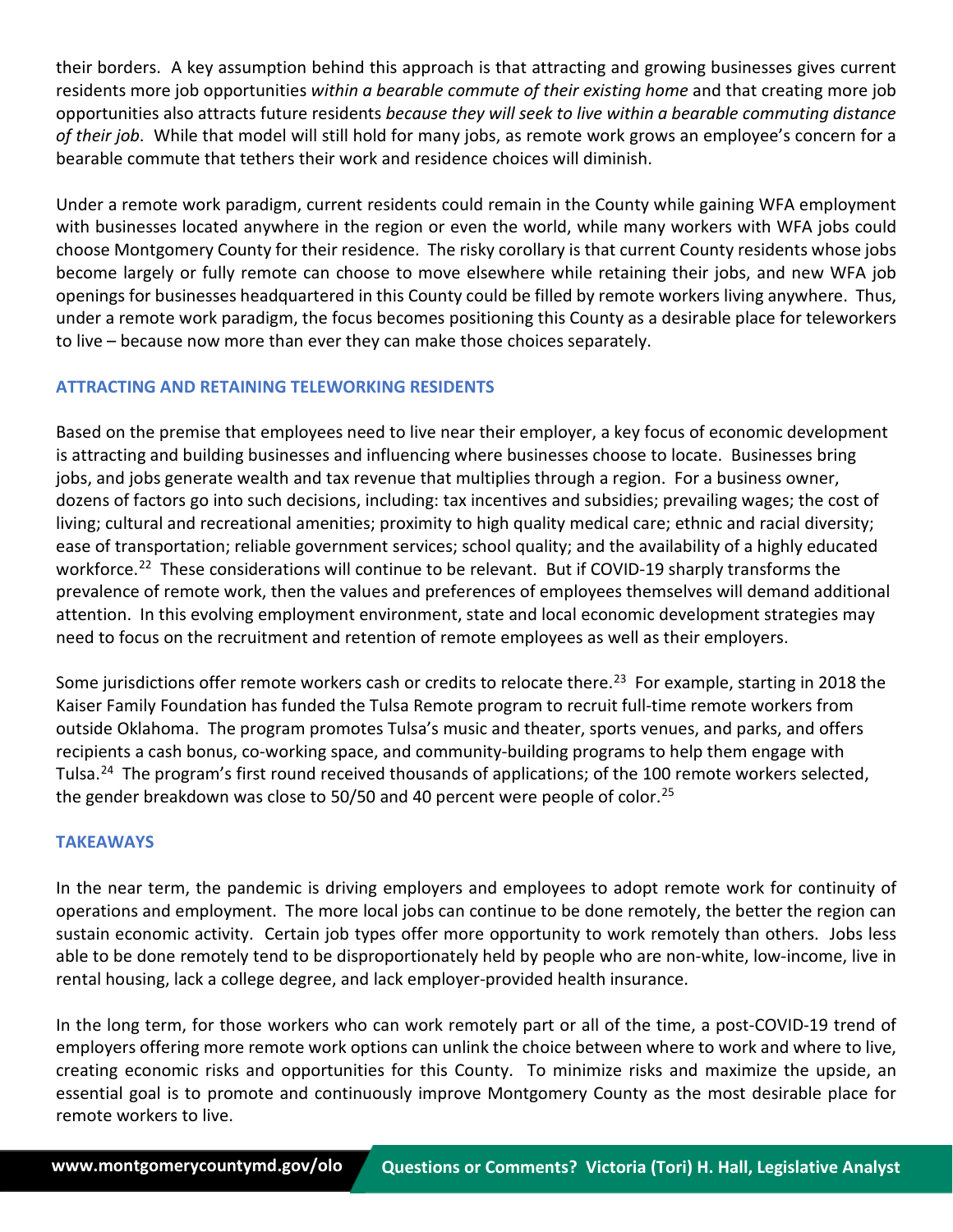### Endnotes

<sup>1</sup> U.S. Office of Personnel Management (OPM) website[: www.opm.gov/FAQs/.](http://www.opm.gov/FAQs/)

<sup>2</sup> The Federal government defined "telework" in the *Telework Enhancement Act of 2010* (P.L. No. 111-292, enacted 12/09/2010); retrievable from [www.congress.gov/bill/111th-congress/house-bill/1722/text.](http://www.congress.gov/bill/111th-congress/house-bill/1722/text) The U.S. Office of Personnel Management (OPM) cautions that the terms "remote" and "mobile" work may refer to arrangements that operate differently than telework.

<sup>3</sup> *Is It Time to Let Employees Work from Anywhere*? by P. Choudhury, B. Larson and C. Foroughi (Harvard Business Review, Aug. 14, 2019); retrieved from [https://hbr.org/2019/08/is-it-time-to-let-employees-work-from-anywhere.](https://hbr.org/2019/08/is-it-time-to-let-employees-work-from-anywhere)

<sup>4</sup> *Work From Home Is Dead, Long Live Work From Anywhere*, by D. Crichton (TechCrunch, 5/18/2020); retrieved from <https://.techcrunch.com/>.

<sup>5</sup> World Health Organization: *Naming the coronavirus disease (COVID-19) and the virus that causes it*; retrieved from [www.who.int/emergencies/diseases/novel-coronavirus-2019/technical-guidance/naming-the-coronavirus-disease-\(covid-2019\)-and](http://www.who.int/emergencies/diseases/novel-coronavirus-2019/technical-guidance/naming-the-coronavirus-disease-(covid-2019)-and-the-virus-that-causes-it)[the-virus-that-causes-it.](http://www.who.int/emergencies/diseases/novel-coronavirus-2019/technical-guidance/naming-the-coronavirus-disease-(covid-2019)-and-the-virus-that-causes-it)

<sup>6</sup> *Economic Development Platform for Montgomery County* (Resolution 19-300, adopted 11/19/2019); retrievable from [https://apps.montgomerycountymd.gov/ccllims/Default.](https://apps.montgomerycountymd.gov/ccllims/Default)

<sup>7</sup> *White-Collar Companies Race to Be Last to Return to the Office, by D. Streitfeld (New York Times, May 8, 2020); retrieved from*  [www.nytimes.com/2020/05/08/technology/coronavirus-work-from-home.html.](http://www.nytimes.com/2020/05/08/technology/coronavirus-work-from-home.html)

<sup>8</sup> *White-Collar Companies Race to Be Last to Return to the Office, by D. Streitfeld (New York Times, May 8, 2020); retrieved from*  [www.nytimes.com/2020/05/08/technology/coronavirus-work-from-home.html.](http://www.nytimes.com/2020/05/08/technology/coronavirus-work-from-home.html)

<sup>9</sup> *Twitter, Square Announce Work From Home Forever Option: What Are The Risks*? by D. Brownlee (Forbes, 5/18/20), retrieved from [www.forbes.com/sites/danabrownlee/2020/05/18/twitter-square-announce-work-from-home-forever-optionwhat-are-the](http://www.forbes.com/sites/danabrownlee/2020/05/18/twitter-square-announce-work-from-home-forever-optionwhat-are-the-risks/#5849f2252565)[risks/#5849f2252565.](http://www.forbes.com/sites/danabrownlee/2020/05/18/twitter-square-announce-work-from-home-forever-optionwhat-are-the-risks/#5849f2252565)

<sup>10</sup> The Top 10 Employer Cybersecurity Concerns For Employees Regarding Remote Work, by S. Gul and M. Slipsky (Security Magazine, 3/26/2020); retrieved fro[m www.securitymagazine.com/articles/91999-the-top-10-employer-cybersecurity-concerns-for-employees](http://www.securitymagazine.com/articles/91999-the-top-10-employer-cybersecurity-concerns-for-employees-regarding-remote-work)[regarding-remote-work.](http://www.securitymagazine.com/articles/91999-the-top-10-employer-cybersecurity-concerns-for-employees-regarding-remote-work)

<sup>11</sup> In 2018, 3.6% of the U.S. employee workforce worked at home half-time or more, from Global Workplace Analytics' analysis of 2018 American Community Service data. In 2016, 43% of employees work remotely with some frequency, from Gallup State of the American Workplace 2016.

<sup>12</sup> Economic News Release, U.S. Bureau of Labor Statistics, Table 1. Workers who could work at home, by selected characteristics, 2017-18; retrieved from [www.bls.gov/news.release/flex2.t01.htm.](http://www.bls.gov/news.release/flex2.t01.htm)

<sup>13</sup> NBER Working Paper Series: *How Many Jobs Can Be Done At Home?* J. Dingel and B. Neiman, (University of Chicago, Booth School of Business, Working Paper 26948, National Bureau of Economic Research, April 2020); retrieved from [www.nber.org/papers/w26948.pdf.](http://www.nber.org/papers/w26948.pdf)

<sup>14</sup> Ibid, NBER Working Paper 26948.

<sup>15</sup> *The Technology 202: Remote work could be here to stay for some tech workers*, by C. Zakrzewski (Washington Post, May 13, 2020); retrieved from [www.washingtonpost.com/news/powerpost/paloma/the-technology-202/2020/05/13/the-technology-202-remote](http://www.washingtonpost.com/news/powerpost/paloma/the-technology-202/2020/05/13/the-technology-202-remote-work-could-be-here-to-stay-for-some-tech-workers/5ebae678602ff11bb117b222/?itid=hp_business-right-4-0_biz-latest-feed%3Ahomepage%2Fstory-ans)[work-could-be-here-to-stay-for-some-tech-workers/5ebae678602ff11bb117b222/?itid=hp\\_business-right-4-0\\_biz-latest](http://www.washingtonpost.com/news/powerpost/paloma/the-technology-202/2020/05/13/the-technology-202-remote-work-could-be-here-to-stay-for-some-tech-workers/5ebae678602ff11bb117b222/?itid=hp_business-right-4-0_biz-latest-feed%3Ahomepage%2Fstory-ans)[feed%3Ahomepage%2Fstory-ans.](http://www.washingtonpost.com/news/powerpost/paloma/the-technology-202/2020/05/13/the-technology-202-remote-work-could-be-here-to-stay-for-some-tech-workers/5ebae678602ff11bb117b222/?itid=hp_business-right-4-0_biz-latest-feed%3Ahomepage%2Fstory-ans)

16 *This is the end of the office as we know it*, by R. Molla (Vox, Apr 14, 2020); retrieved from [www.vox.com/recode/2020/4/14/21211789/coronavirus-office-space-work-from-home-design-architecture-real-estate.](http://www.vox.com/recode/2020/4/14/21211789/coronavirus-office-space-work-from-home-design-architecture-real-estate)